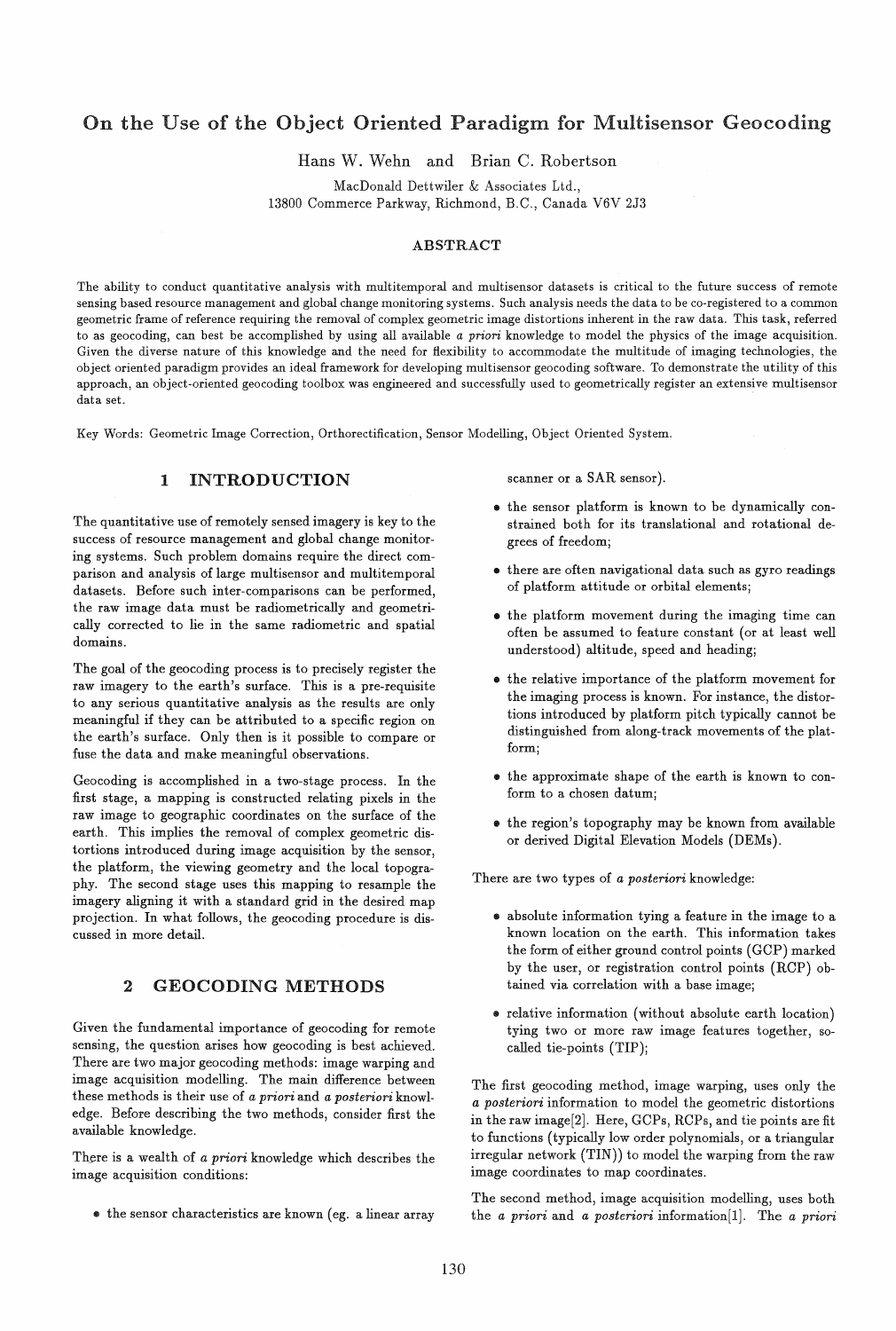knowledge is used to construct a physical model of the image acquisition process. The *a posteriori* knowledge is only used to fine-tune the model parameters. This model is then used to resample the raw image.

The latter of the two geocoding methods is superior for a number of reasons. Firstly, image modelling requires significantly fewer, and even no GCPs or RCPs[3]. This is important, as the marking of GCPs is a manual operation, and thus expensive in time and labour. Similarly, even though RCPs are marked automatically, it can be computationally expensive to correlate two images on a fine grid and the correlation may fail in whole regions of the image. Secondly, image acquisition modelling is typically more accurate as simple polynomials cannot model the complex geometric distortions introduced during image acquisition. Thirdly, modelling is extensible over large areas but warping is not. Finally, image acquisition modelling is robust with respect to GCP or RCP errors. Because the imaging model is constrained by the physics, outlying RCPs or GCPs which would otherwise reduce the geocoding accuracy can be readily identified and discarded.

## 3 OBJECT ORIENTED GEOCODING

Considering the long and diverse list of available *a priori*  knowledge the question arises how this knowledge is best organized to accommodate a multisensor geocoding facility. The requirements for the system demand the software be flexible so that it can handle a large variety of different sensors, platforms and refinement methods. Further, it should be easy to expand making it convenient to add new sensors and platforms. Finally, the system should be easy to understand and to use.

Given these requirements, the object oriented paradigm provides an intuitively pleasing framework in which the *a priori*  geocoding knowledge can be structured. The key characteristics of the paradigm are *polymorphism) encapsulation,* and *inheritance.* 

Polymorphism allows the system behavior to be formulated with respect to invariant generic objects. Many functions of geocorrection are generic to all types of imagery: earth models, DEMs, map projections, parameter estimators, sensor models. Polymorphism allows a large variety of specific sensors and platforms to be accommodated without code duplication or conditional clauses. For instance, an abstract object called ImagingModel can be created which describes the sensor and platform characteristics. This object can have a function (or *method*) called raw\_to\_ECR which converts raw line-pixel coordinates into the corresponding Earth Centered Rotating (ECR) coordinates. Other software can then use the raw\_to\_ECR method irrespective of whether the image was acquired using an optical linear array sensor or a SAR, or whether the sensor was installed on a satellite, or an aircraft.

Inheritance allows new sensors and platforms to be added to the system simply by modifying more generic sensor and platform models. For instance, both the AVIRIS sensor and the SPOT Panchromatic sensor share many of the same properties which can be abstracted into a generic Optical Sensor object and *inherited* by each sensor model. Only the specific differences between the two sensors (AVIRIS employs

a scanning mirror sensor while SPOT employs a linear array sensor) need to be implemented at the lower level. No code duplication is required; only the additional functionality beyond that of the OpticalSensor must be provided. A graphical illustration of this idea is given in Fig. 1.

Encapsulation allows the complexity of the various models to be hidden within objects. For example, the transformation from orbital elements to a position timestate (a vector of positions as a function of time) requires a complex orbit propagation model. By encapsulating this within an orbit object, all the complexity of this model is hidden from the user. Further, the orbit propagator can be updated or replaced at a later date with no apparent effect on the operation of the system. This makes the system behavior easier to understand and the system easier to use.

Finally, the object oriented features of polymorphism, inheritance and encapsulation make it simple to experiment with new sensors and modelling techniques. It also allows the software to be easily configured so as to suit special constraints on the *a priori* knowledge. This is particularly important when both airborne and spaceborne sensors are used. The geocoding procedure for these two classes is quite different



Figure 1: This object oriented sensor model inheritance hierarchy shows how a sensor model can be decomposed into models of decreasing abstraction.

because the limits of the applicability of *a priori* knowledge is different in both cases.

### 4 GEOCODING TOOLBOX

To demonstrate the feasibility of the object oriented approach, an object oriented geocoding toolbox named GEO-REG has been prototyped. It is written in  $C++$  and is capable of geocoding and optionally orthorectifying imagery from multiple sources.

GEOREG's image acquisition model is developed in a two stage process. First, the physics of the image acquisition is captured with an imaging model composed of a platform model, a sensor model and an earth model which incorporates a geodetic datum and a DEM if available. Any *a priori*  information including estimated or measured position and attitude data is used in generating this model. The second stage allows a refinement of this model by using *a posteriori*  knowledge, i.e. the available GCPs and TIPs. These control points are used to solve a nonlinear optimization problem, the solution of which is a physical model of the actual imag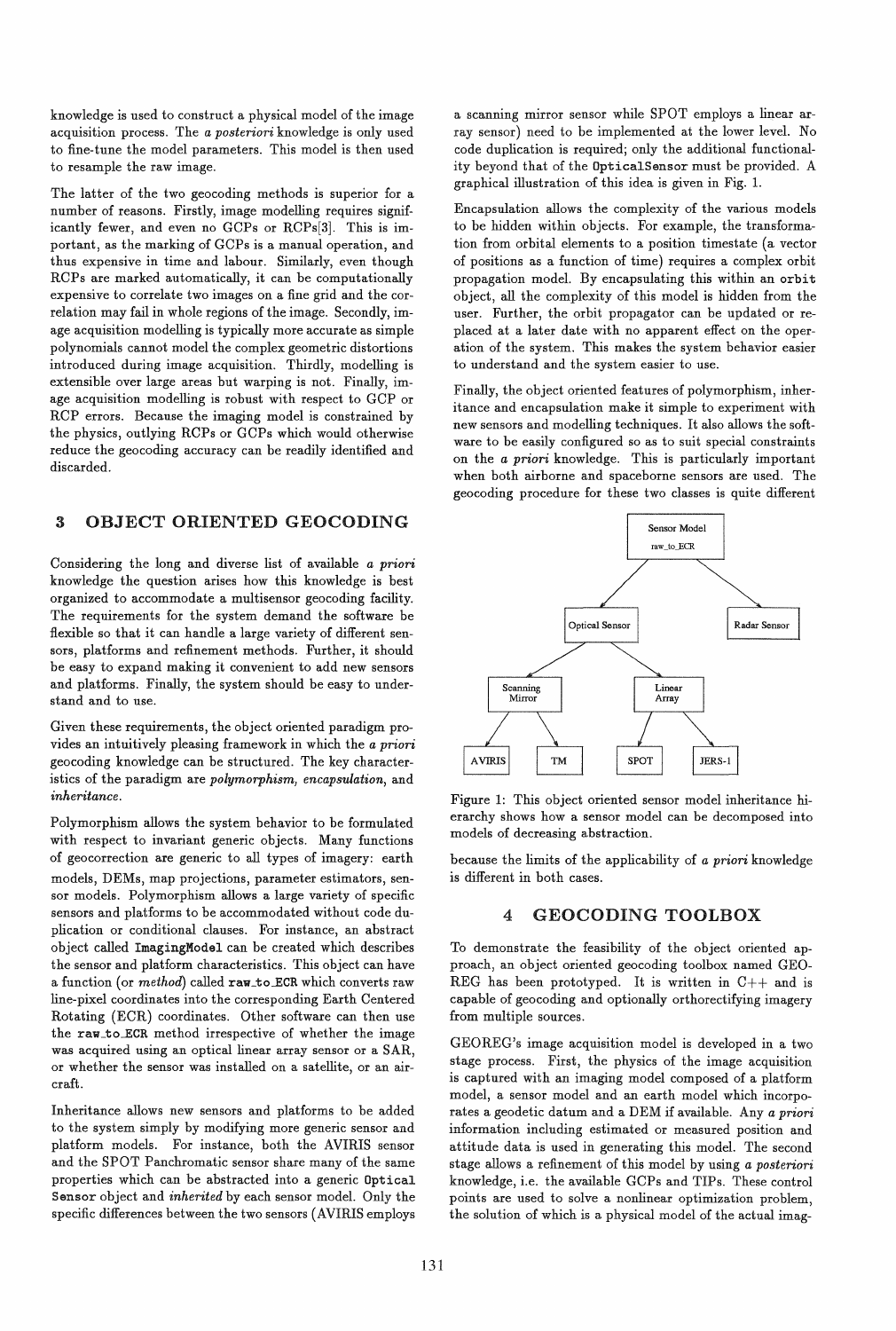ing process.

Typically, the model parameters which are refined during model optimization are the coefficients of polynomials which correct for systematic errors in the nominal trajectory of the imaging platform. Alternatively, one can optimize over Fourier series parameters. Adding other parameterizations would require adding new classes to GEOREG. However, by virtue of the object oriented design, this requires only a few lines of code. For instance, if a platform was known *a priori*  to change its pitch over time in a saw-tooth fashion, but the amplitude, frequency, phase and ratio between ascending and descending segments of the saw-tooth were unknown, then a class could be added to GEOREG which used the *a priori*  information on the shape of the pitch movement and allowed the unknown parameters like amplitude etc. to be estimated using GCPs and TIPs. To add this capability to GEOREG would require less than 10 lines of C++ code.

Moreover, GEOREG is not restricted to refining platform parameters but can be configured to simultaneously optimize any model parameter including sensor parameters such as camera focal length. Furthermore, when tie points are used GEOREG allows for the simultaneous nonlinear optimization of several acquisition models (or bundles) belonging to different images.

After the acquisition model is constructed, a remapping process is initiated which resamples the raw image to a user selectable map projection using a user selectable resampling kernel. If a DEM of the region is available, the imagery may be orthorectified to remove any terrain-induced distortions in the raw imagery.

These examples clearly illustrate that an object oriented design is very well suited to providing the flexible structure necessary in a geocoding facility which has to accommodate very diverse *a priori* and *a posteriori* knowledge.

### 5 GCP AND TIP ACQUISITION

The model parameter optimization mechanism relies on the availability of accurate GCPs and TIPs. Currently, there are two mechanism to generate *a posteriori* information: Manual marking and automatic correlation with a reference image. Manual marking of ground control points is accomplished by marking common features in both the raw image and an accurate map. Alternatively, the map can be replaced by an already geocoded reference image. On the other hand, tie points are marked in multiple raw images.

Usually, only a few GCPs  $(<14)$  can be economically hand marked. If more GCPs are required and an orthorectified reference image is available, automatic correlation is used. For this purpose, the raw image is resampled using only the nominal information or information derived from just a few manually marked GCPs. There are GEOREG utility programs which allow the user to define a grid of control points in the raw image or in the reference image and then correlate the nominally resampled image with the reference image generating GCPs near the grid points. For example, using this method, an orthorectified SPOT scene of the Drum Mountains region in Utah was successfully used as a base map to generate control points for an AVIRIS image of the same region.

## 6 AIRBORNE AND SATELLITE DATA GEOCODING

There is a marked difference between the geocoding of optical airborne imagery and satellite imagery. It is possible to accurately geocode satellite images using only a small number of GCPs  $(<10)$  [3]. In general, this is not true for airborne imagery which require a much larger number of GCPs to achieve subpixel accuracy. The reason is that aircraft are significantly less stable imaging platforms than satellites and therefore causing geometric distortions in the image with large spatial high frequency content. Thus, airborne data correction becomes a test case for the capabilities of any geocoding facility.

Airborne images acquired over featureless areas such as some deserts and snow fields are particularly hard to geocode because of the difficulty of obtaining a sufficient number of ground control points. Further, if the airborne image and the reference image are taken in widely different ranges of the electromagnetic spectrum, it is exceedingly difficult to

achieve reliable correlation and generate sufficient numbers of GCPs.

For these types of geocoding problems it is paramount to use all available information and be able to configure the geocoding software to suit the particular problem at hand. An object oriented approach provides the flexibility and power necessary if subpixel accuracy is desired.

A key problem for this type of geocoding is the need to eliminate erroneous control points which are derived from false correlation matches. GEOREG can often eliminate this problem by rejecting GCPs which do not, by a certain margin, fit the best available image acquisition model. This can be achieved by ordering the GCPs time-sequentially and letting them drive an extended Kalman filter which for each instant in the imaging time produces a best estimate of the platform position and attitude given our estimates of the aircraft dynamics constraints, the measurement and state uncertainty covariance etc. If a GCP is inconsistent with this estimate, it is not allowed to change the state estimate. The sequence of Kalman filter state estimates then defines the desired platform trajectory. Even though this is not a global optimization over all GCPs, it nevertheless turns out to be a very efficient method for these hard geocoding problems.

As an example, consider the attitude time state for a GERAIS (Geophysical Environmental Research Corp. Airborne Imaging Scanner) image which is shown in Fig. 2. In this case, no systematic attitude information was available for the imagery. The attitude time state shown was generated using a previously orthorectified SPOT image as a base map, and GCPs which were automatically correlated, and input to the extended Kalman filter. The resulting derived attitude allowed the GERAIS image to be geocoded with <20 meters RMS error, versus the ca. 300 meters RMS error when no attitude was accounted for.

#### 7 RESULTS

To assess the system, an extensive multisensor data set comprising of satellite and airborne sensor data over the Drum Mountains area of Utah was orthorectified and co-registered.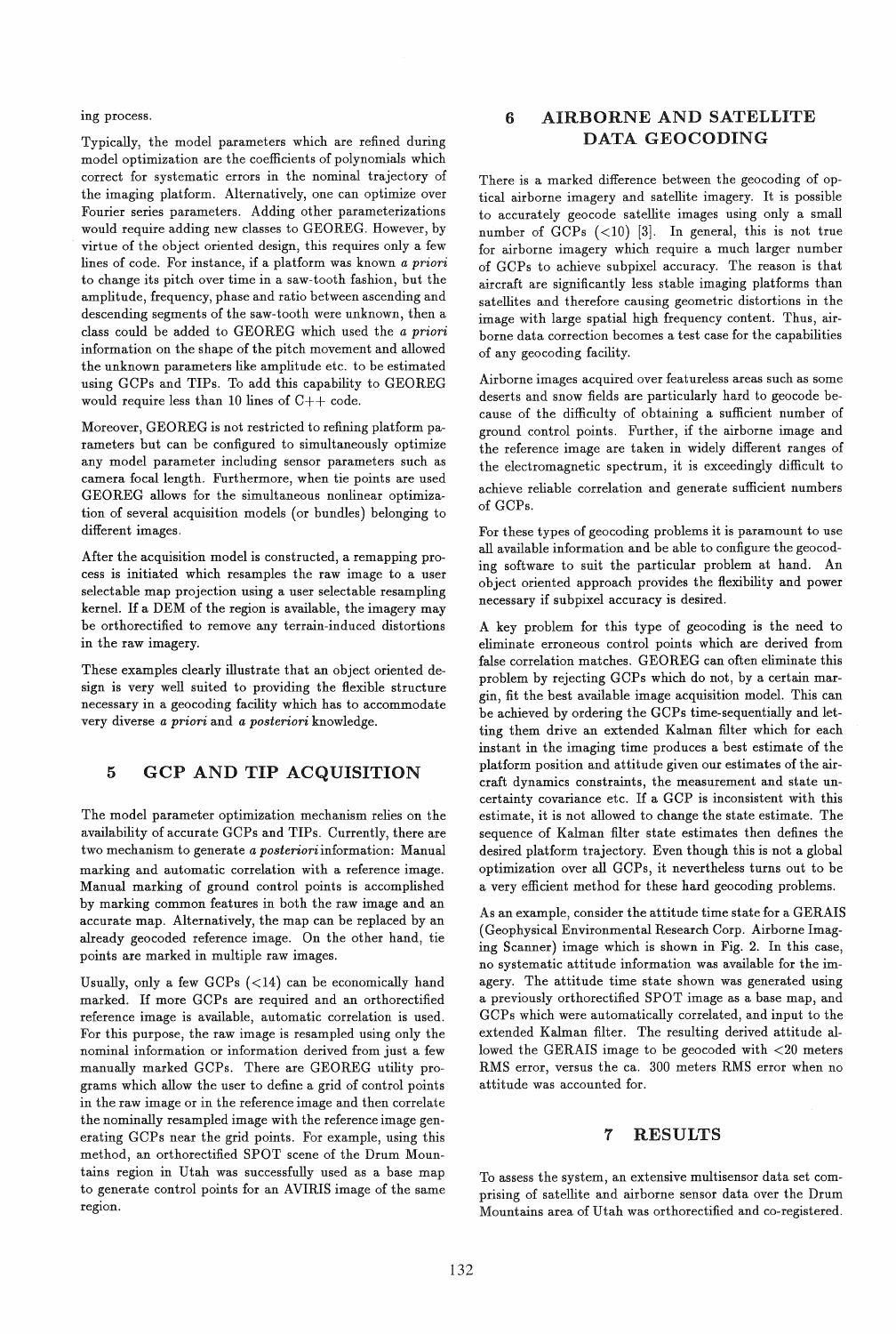The data set consisted of both satellite imagery and airborne



Figure 2: Attitude time state of GERAIS image, derived solely from automatically marked RCPs.

imaging spectrometer data. The satellite data included a SPOT Panchromatic stereo pair and a Landsat TM scene (7 bands). The airborne data contained two sequential AVIRIS scenes which were concatenated into a single larger scene (224 bands), two non-sequential GERAIS scenes (63 bands each), a TIMS scene (6 bands) and a GEOSCAN scene (24 bands).

In general, the sensor models for all these sensors were well known. However, there were differing amounts of information on the platforms associated with the images. This is summarized in Table 1. It is interesting to note that even when trajectory information was available for airborne platforms, it was, in general, quite noisy.

To begin, a DEM and an orthorectified SPOT image of the area were generated from the SPOT stereo pair using techniques outlined in [4]. Only a few manually marked GCPs were necessary for each stereo scene. Similarly, using only a few GCPs and the SPOT generated DEM, the Landsat TM image was orthorectified.

The orthorectified SPOT and TM images then served as reference images for the airborne images. The AVIRIS scene was the simplest to orthorectify because its U2 aircraft fly-

| $\mathbf{D}\mathbf{at }$ aset | Auxiliary Information                |
|-------------------------------|--------------------------------------|
| <b>SPOT PLA</b>               | Orbital Elements                     |
| Landsat TM                    |                                      |
| <b>AVIRIS</b>                 | nominal position & attitude          |
| <b>TIMS</b>                   | nom. position (no height) & attitude |
|                               | (roll corrected raw image)           |
| <b>GEOSCAN</b>                | nom. start & stop position           |
| <b>GERAIS</b>                 |                                      |

Table 1: Auxiliary information associated with imagery.

ing at 20 km height provided a stable platform. Moreover there was a wealth of measured aircraft position and attitude information available. Thus, only a relatively small number of RCPs were necessary to orthorectify the AVIRIS scene.

The other images, on the other hand, had large high frequency components and severe correlation problems. The GEOSCAN platform was particularly unstable, whereas the TIMS imagery was particularly hard to correlate with either TM or SPOT because of radiometric differences. With the exception of AVIRIS, all airborne sensors were orthorectified using an acquisition model generated by methods similar to the extended Kalman filter method mentioned before.

Using the methods and prototype system described in this paper, it was possible to co-register and orthorectify all the images with an RMS error smaller than one 20 m pixel size. Examples of the geocoded images from each of the sensors are shown in Figure 3.

In conclusion, geocoding is an essential pre-requisite for quantitative analysis. Using all available *a priori* knowledge and organizing this knowledge in an object oriented design, we have shown that excellent geocoding results can be achieved even for very hard geocoding problems. An object oriented design can easily accommodate many diverse sensors and platforms. It also makes it easy to add new sensors, platforms or auxiliary knowledge about the image acquisition process. These properties make object oriented technologies an ideal candidate for the development of geocoding facilities.

### ACKNOWLEDGEMENTS

The authors would like to express their thanks to Bryan Bailey of the U.S. Geological Survey and the GEOSAT Committee for their help in supplying the image data over the Drum Mountains.

#### References

- [1] Ralph Bernstein. *Manual of Remote Sensing,* chapter 21, pages 873-897. American Society of Photogrammetry, 1983.
- [2] B.J. Devereux, M. Fuller, L. Carter, and R.J. Parsell. Geometric correction of airborne scanner imagery by matching delaunay triangles. *Int. 1. Remote Sensing,*  11(12):2237-2251, 1990.
- [3] Bruce Sharpe and Kelly Wiebe. Planimetric accuracy in satellite mapping. In *Proceedings of the XVI International Congress of the ISPRS, 1988.*
- [4] Jeremy C. Wilson and Brian C. Robertson. A modular approach to DEM extraction. In *IGARSS'91,* pages 1415-1418, 1991.